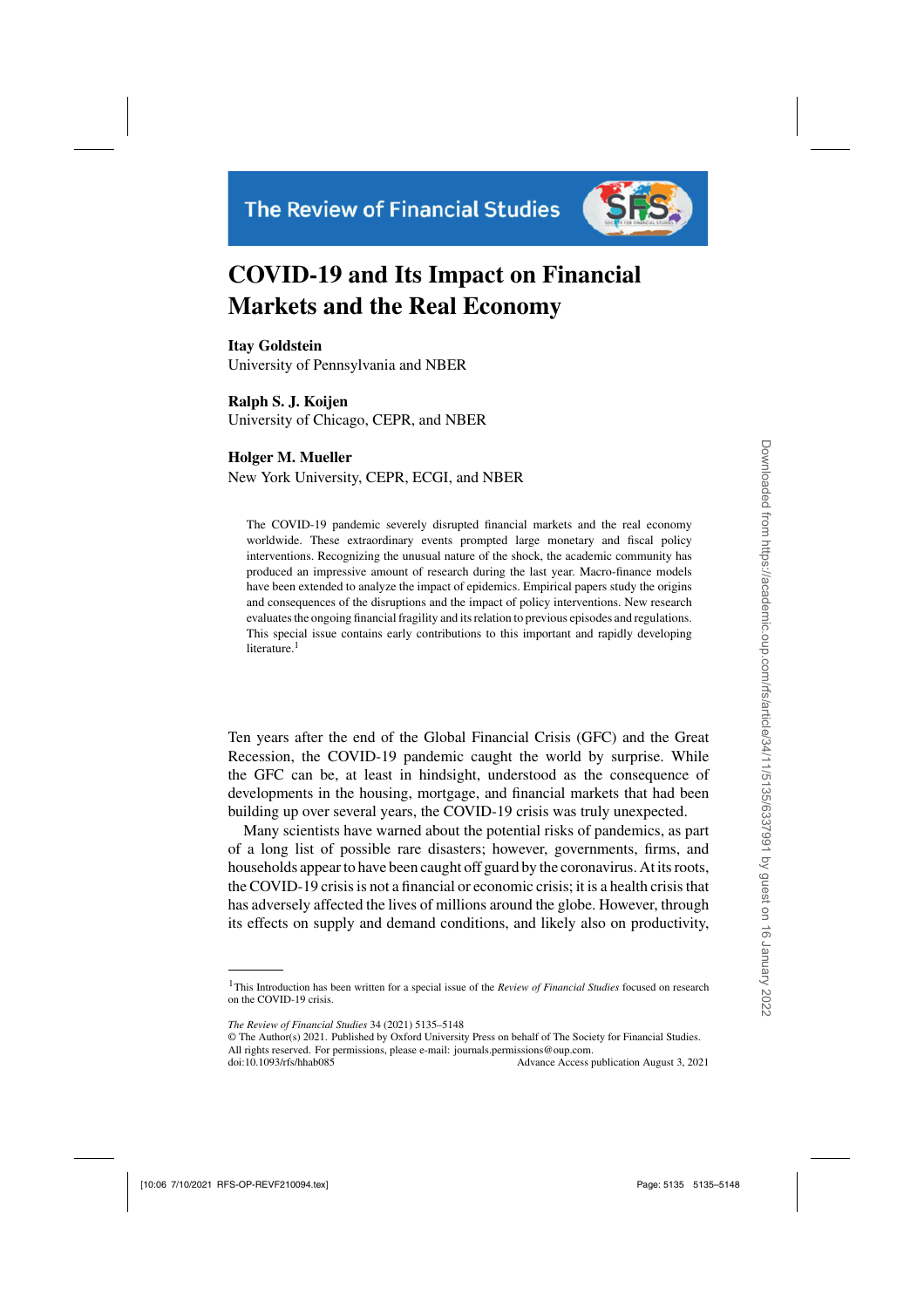the COVID-19 crisis quickly turned into a large-scale financial and economic crisis.

**Firms and households.** For many firms, production requires face-to-face interactions between workers. As a result, the supply of many goods and services has been disrupted or even halted. Likewise, the provision of many goods and services requires face-to-face interactions with customers. Again, for those goods and services, demand has dropped sharply for fear of exposure to the virus. In many cases, government restrictions on various activities, as part of an effort to mitigate the effects of the virus, have likely led to economic contractions beyond the direct effect resulting from peoples' fear of exposure. Given these contractions in supply and demand, U.S. gross domestic product (GDP) declined by 3.5% in 2020, the first annual decline since the Great Recession, and the biggest annual drop since the end of World War II. Millions of workers have lost their jobs. In the United States, the unemployment rate soared to 14.7% in April 2020, from 3.5% in February. More than a year later, in June 2021, it remained elevated at 5.9%, higher than in any of the five years prior to the crisis. As we are writing this editorial, in July 2021, the U.S. economy is still hurting. Many countries around the world have undergone similar developments. And, despite the impressive vaccination progress, significant uncertainty remains about the evolution of the virus in terms of variants, global vaccine inequity, etc., in the months and years ahead of us.

**Financial markets.** The effects of the COVID-19 crisis on firms and households, and the associated uncertainty, caused disruptions in many financial markets. Even the U.S. Treasury market showed signs of stress in March 2020. Corporate bond markets and money market funds experienced acute stress as well. Crucially, financial markets rebounded quickly. While the S&P 500 Index lost one-third of its value during the COVID-19 crash of February and March 2020, it gained all of it back by August 2020, and it has been rising ever since. Similarly, U.S. corporate bond yields (relative to 10-year Treasury yields) rose sharply during February and March 2020, but have rebounded quickly and returned to precrisis averages within the same year. The quick recovery of financial markets in the United States can be, at least in part, attributed to the Federal Reserve, which took swift actions to avert a full-fledged financial crisis. Still, these patterns led many to wonder about a possible disconnect between financial markets and the real economy and the relevance of financial market indicators for economic recovery.

**Fiscal and monetary policy.** Congress acted swiftly. In March 2020, it passed the \$2.3 trillion Coronavirus Aid, Relief, and Economic Security (CARES) Act, which included extended unemployment benefits and forgivable loans to small businesses, among other things. Additional stimulus packages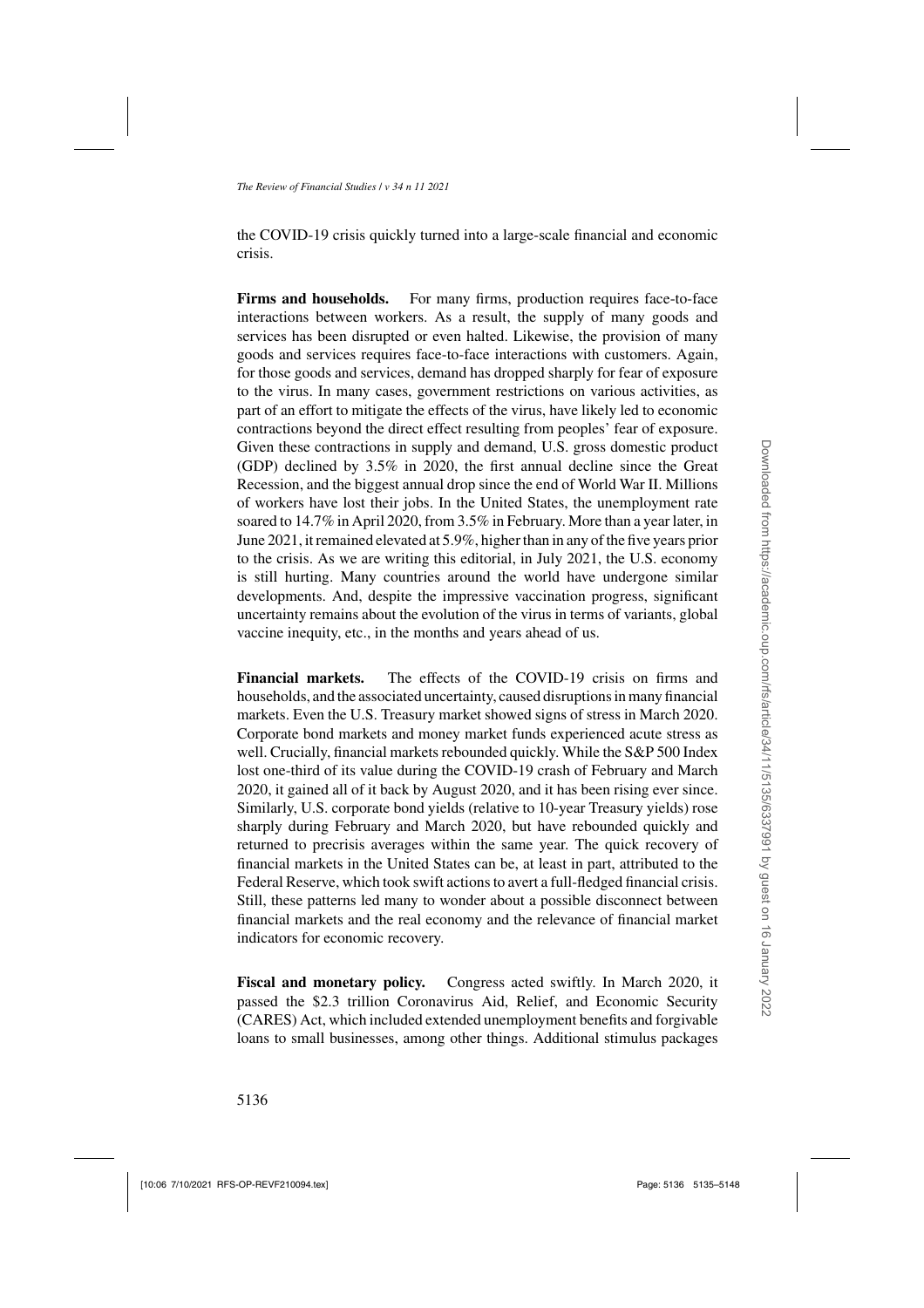followed, both in 2020 and in 2021. The Federal Reserve, too, acted right away. In March 2020, in an extraordinary FOMC meeting, the Federal Reserve lowered the target range for the Federal funds rate to near zero. Additionally, it initiated large-scale asset purchase and backstop funding programs to a wide variety of markets, including the corporate bond market. In taking all these actions, the Federal Reserve benefited from the playbook it had developed during the GFC and took additional actions, such as announcing the purchase of corporate bonds, an unprecedented move in the United States. The goal of the backstop funding programs was to make sure trading would continue in those markets, thus preventing market freezes of the sort witnessed during the GFC.

**Is the COVID-19 crisis just "another" large-scale shock?** We think not. Its origin as a health shock, an unprecedented global pandemic, makes it fundamentally different from previous financial and economic crises, including the GFC and the Great Recession. A deadly virus attacked not only the health of individuals but also that of the entire economy, creating stress in financial markets not seen since the GFC. While both Congress and the Federal Reserve stepped in right away to apply lessons learned from the GFC, the U.S. economy has not fully recovered more than a year later. Hence, putting the origin of the shock aside, the magnitude and scope of the intervention are surely unprecedented and will affect economics and finance research for years to come.

The articles contained in this special issue offer unique insights into the various challenges faced by economic agents during this historical crisis episode. Some of the articles focus on disruptions in financial markets, while others explore how shocks to the real economy may cause financial markets stress, affecting risk premiums and asset prices, and how policy intervention can help alleviate the stress. Some of the articles lay the foundation for new theories aimed to integrate epidemiology and economics, while others provide new data and empirical analyses to shed light on the implications for markets and the economy. Collectively, the articles in this special issue allow us to better understand the impact of the COVID-19 crisis on financial markets and the economy as a whole. In addition, as the GFC resulted in many changes to the regulatory landscape, the COVID-19 crisis also provides a real-life stress test to study which regulations have been successful and which parts of the financial sector will require (ongoing) attention.

This special issue includes 10 articles, described in more detail in Section 1. Some of the papers were submitted via the regular submission process; others were solicited by the editors. All of them provide unique insights into the nature of this pandemic shock, its effect on financial markets and the economy, and the ensuing policy interventions. As developments of this pandemic and its aftermath are still ongoing, and new insights and data about the past events continue to emerge, we expect more research to follow in the future. We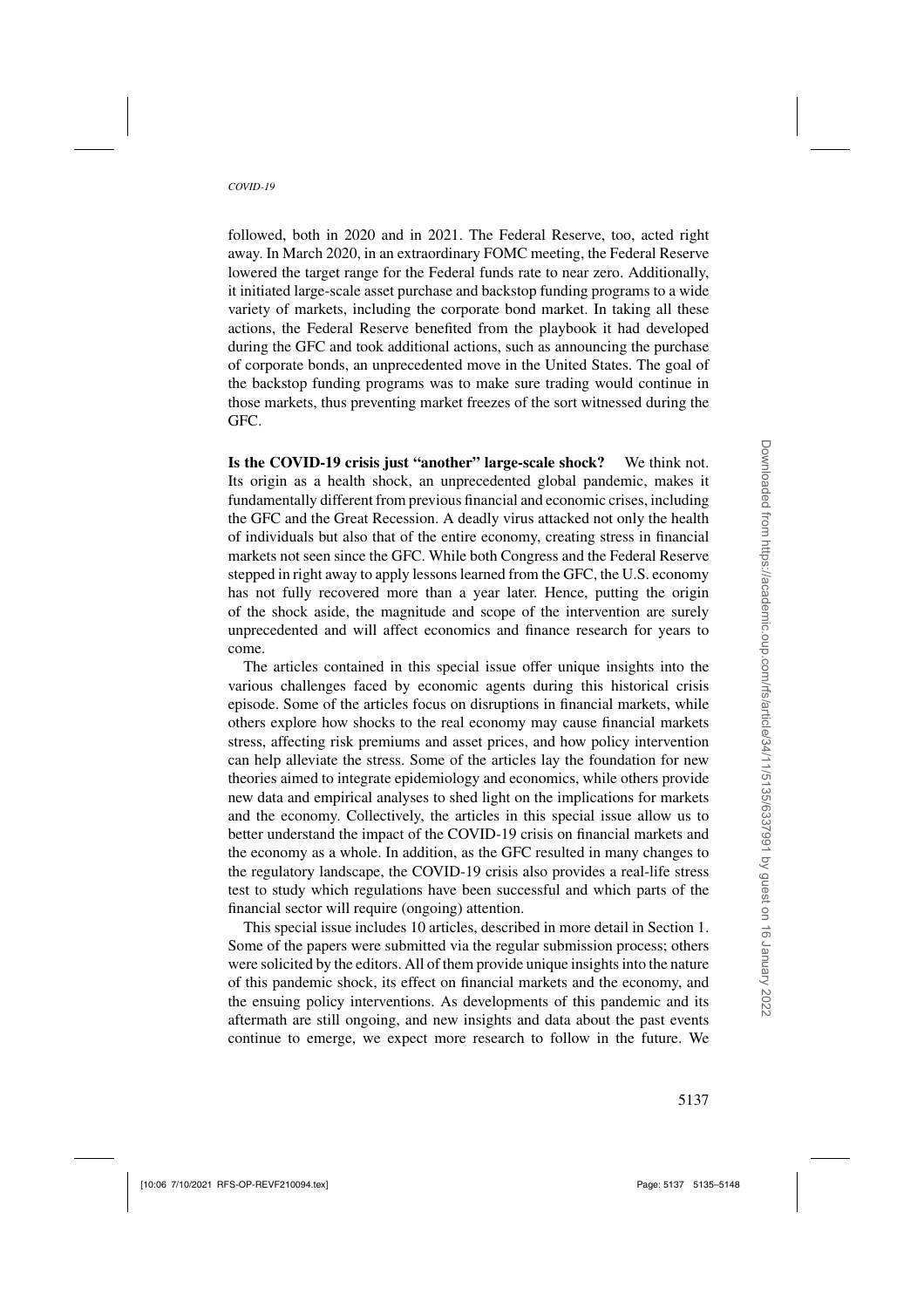very much welcome key contributions to the literature on COVID-19 and its long-term consequences in the *Review of Financial Studies*. With this in mind, we conclude in Section 2 with a discussion of potential directions for future research.

# **1. What Is Included in This Special Issue?**

This special issue contains 10 papers. The first group of papers, discussed in Section 1.1, connects the spread of the virus and mitigation policies to economic decisions and asset price valuations. These papers present new directions by applying insights from epidemiology and understanding the implications for finance and economics. The papers in Section 1.2 study disruptions in financial markets that occurred as a result of the pandemic shock, and the role of monetary policy in alleviating them. These papers connect to prior literature on financial fragility and regulation and analyze what has changed during this episode, providing new insights for future regulations.

## **[1.1](#page-13-0) [Macroeconomic](#page-13-0) [models](#page-13-0) [featur](#page-13-0)ing pandemics**

Eichenbaum, Rebelo, and Trabandt [\(2021](#page-13-0)) make a seminal contribution to the literature by embedding the canonical SIR (susceptible, infected, and recovered) model [\(Kermack and McKendrick 1927](#page-13-0)) into a macroeconomic model. They do so to understand the interaction between economic decisions and epidemics. In the model, people can become infected while shopping, working, or interacting with others in scenarios unrelated to either consuming or working. Susceptible people understand they are less likely to become infected if they consume and work less. While this cautionary behavior mitigates the severity of the epidemic, it amplifies the severity of the economic downturn via demand (reduced consumption) and supply (reduced labor supply) effects. The model also allows for the possibility that the health care system becomes overwhelmed, and, in that case, people more aggressively cut back on consumption and work.

The competitive equilibrium is not Pareto optimal due to an externality that infected and susceptible people do not internalize the effect of their decisions on the spread of the virus. [Eichenbaum, Rebelo, and Trabandt](#page-13-0) [\(2021](#page-13-0)) explore the value of government interventions and in particular containment policies. In the calibrated version of the model, they find that aggressive containment policies, and strengthening such measures as the fraction of infected people rises, would save roughly half a million lives in the United States. Their model features capacity constraints on the health care system and the possibility of vaccines and treatments being developed. While such policies mitigate the human cost of the virus, the economic costs are large, as consumption falls by 22% in the first year as opposed to 7% without containment policies.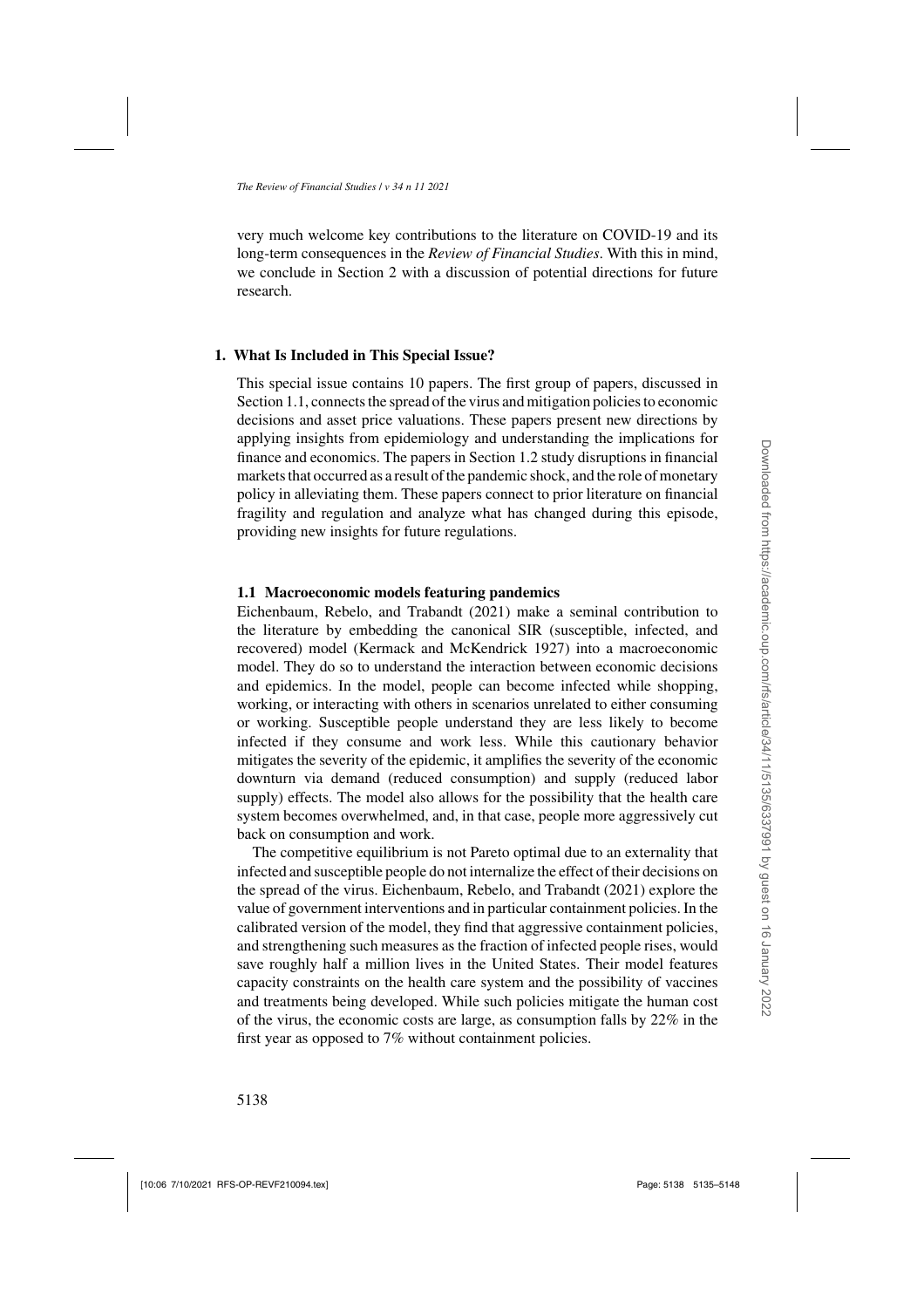Jones, Philippon, and Venkateswaran [\(2021\)](#page-13-0) develop a related model to understand the inter-action between epidemics and economic activity. As before, the risk of infection increases when shopping and working. To mitigate the risk of becoming infected, people can work from home, except with lower productivity. A key feature of the model is that it allows for learning-by-doing, and productivity losses decline as people become more experienced in working from home. This aspect of the model enriches the dynamic implications and allows for testable predictions across sectors.

When analyzing externalities, [Jones, Philippon, and Venkateswaran](#page-13-0) [\(2021](#page-13-0)) highlight a "fatalism effect": people rationally anticipate early on in an epidemic the likelihood that they will be infected at some point in the future. This realization in turn weakens their incentives to be careful and to avoid becoming infected today. Government policy can be designed to offset this effect. In this model, the economic impact of mitigation policies is less severe because of peoples' abi[lity to work from home. In an extension,](#page-13-0) Jones, Philippon, and Venkateswaran [\(2021\)](#page-13-0) consider a model with multiple sectors that each differ in their epidemiological parameters and ability to work from home. They calibrate the model using data on various sectors and show that the model's predictions [align](#page-13-0) [with](#page-13-0) [data](#page-13-0) [on](#page-13-0) [health](#page-13-0) [and](#page-13-0) economic outcomes.

Hong, Wang, and Yang [\(2021](#page-13-0)) extend this literature by allowing for aggregate shocks to the transmission rates in the epidemic model. The second source of aggregate risk is the possibility of developing a vaccine. Instead of focusing on economic decisions in terms of consumption and labor supply, as in [Eichenbaum, Rebelo, and Trabandt](#page-13-0) [\(2021\)](#page-13-0) [and](#page-13-0) Jones, Philippon, and Venkateswaran [\(2021](#page-13-0)), the authors focus on the impact of the epidemic, and the related mitigation measures, on corporate earnings and firm valuation. Firms can take costly measures to mitigate the spread of infection. While taking such measures is costly today, doing so raises future expected earnings; therefore, [mitigation](#page-13-0) [measures](#page-13-0) [may](#page-13-0) increase firm value.

Hong, Wang, and Yang [\(2021\)](#page-13-0) estimate an epidemic model using data from 16 countries. This approach helps to improve the precision of the estimates. They first show that deterministic models, which are widely used in the literature, are worse at approximating the stochastic model at longer horizons, that is, when the development of the vaccine is further out. Second, the optimal mitigation strategy is affected by uncertainty in transmission rates, as there is an option value of waiting when there is a possibility that infections will die out. Also, as infection rates cannot be perfectly controlled, mitigation measures fluctuate with infection rates.

In terms of asset prices, the price-to-earnings ratio may actually increase during the onset of the pandemic. After all, while earnings drop sharply, in part because of mitigation costs, prices reflect the temporary nature of the shock and the recovery of earnings once a vaccine is discovered. Using their model, [Hong, Wang, and Yang](#page-13-0) [\(2021](#page-13-0)) estimate that asset prices would fall by 15% in the absence of any mitigation measures.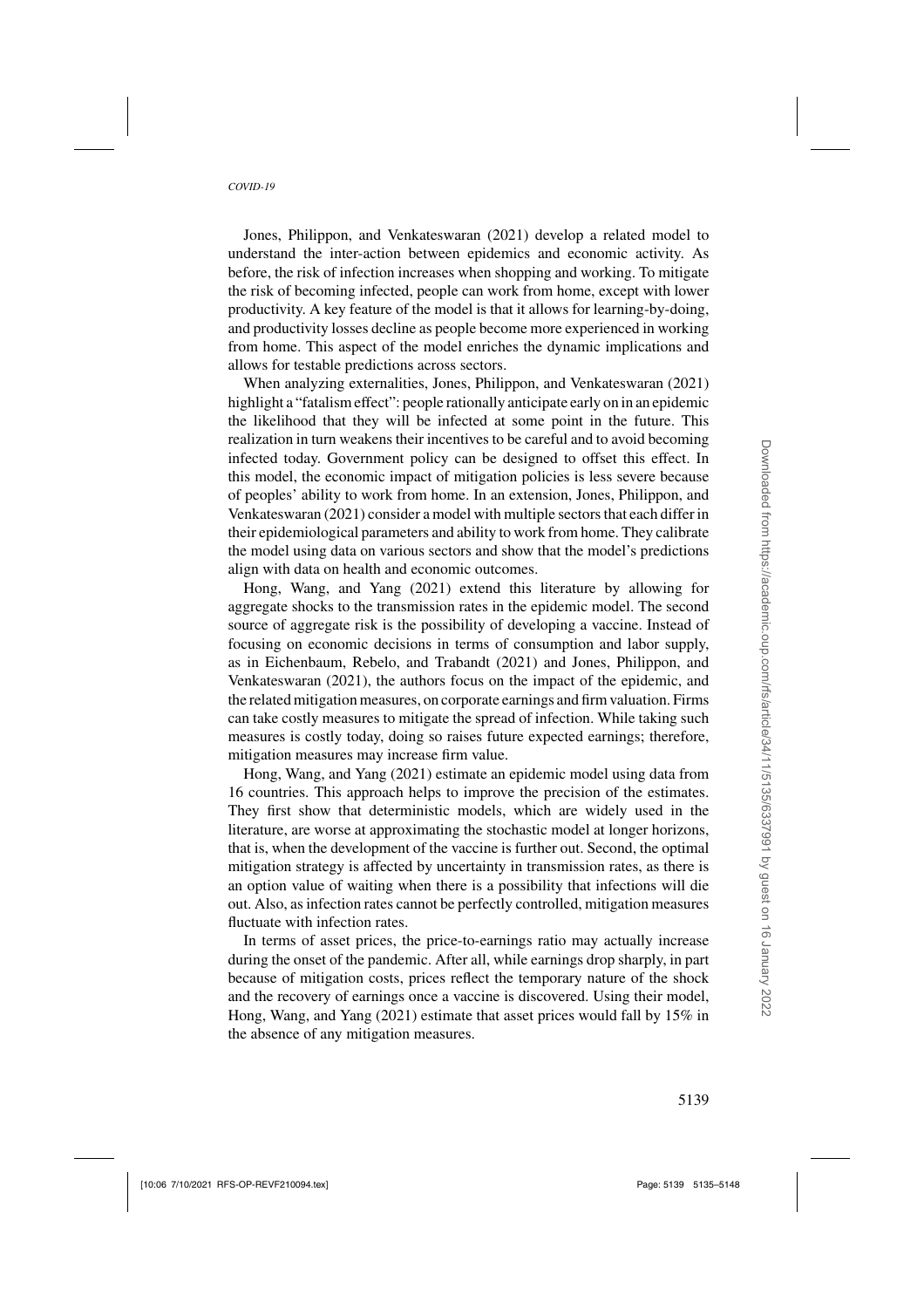The previous three papers provide evidence to support some of the key predictions of the models in connecting the spread of the virus to fluctuations in real and financial markets. But, this evidence is at a fairly aggregated level. Ultimately, more granular data are needed to understand the various effects of the pandemic and its interaction with the economy. [Spiegel and Tookes](#page-13-0) [\(2021\)](#page-13-0) make an important step in this direction. They collect comprehensive data on business closures and other restrictions across counties in the United States over time as the pandemic has evolved. With these data, they explore how the different policies are related to fatality rates in the respective counties in the following weeks. If decisions about mitigation policies should be based on a cost-benefit analysis, balancing the economic costs against the health benefits, these estimates can be essential.

The authors provide a rich set of results. Mask policies, which presumably have low economic costs, are generally found to be associated with lower future fatality rates. Other policy measures that entail more significant economic costs, such as restaurant, bar, and gym closures, are also found to be associated with lower fatalities. Yet, additional measures, such as the closure of low- to mediumrisk businesses, may have been counterproductive.When interpreting the results in the paper, one must think carefully about causality versus correlation. To facilitate a causal interpretation, the authors conduct various tests, such as looking at the effects of statewide policies on small counties or comparing counties near state borders.

#### **1.2 Financial market disruptions and the impact of policy interventions**

With a shock to the real economy of a magnitude, such as the COVID-19 shock, one would expect financial turmoil to follow. The evolution of the shock, and the areas of the financial system affected by the shock, however, came as a surprise. The epicenter of the financial turmoil was to a large extent the corporate bond market. [Haddad, Moreira, and Muir](#page-13-0) [\(2021](#page-13-0)) study this market during the height of the COVID-19 crisis in March and April of 2020. The stress exhibited in this market was manifested by an increase in spreads and a decrease in liquidity. What is most unique about this episode is that the greatest stress was seen for assets on the safer end of the spectrum. Also, the increase in spread of these corporate bonds was not accompanied by a similar increase in spreads of credit default swaps (CDS), so a large part of it must have been driven by sources other than an increase in credit risk that could have resulted from the real shock.

The authors explain these patterns as a result of liquidity shortages in the corporate bond market. Demand for cash by various institutions, such as mutual funds, accompanied by the constraints faced by financial intermediaries which are both phenomena studied in other papers—contributed to extreme liquidity pressure, pushing down the prices of assets well beyond what the increase in credit risk would imply. Hence, the paper provides important evidence of the fault lines in the financial system exposed by this crisis. The authors also analyze what led to the quick stabilization of, and recovery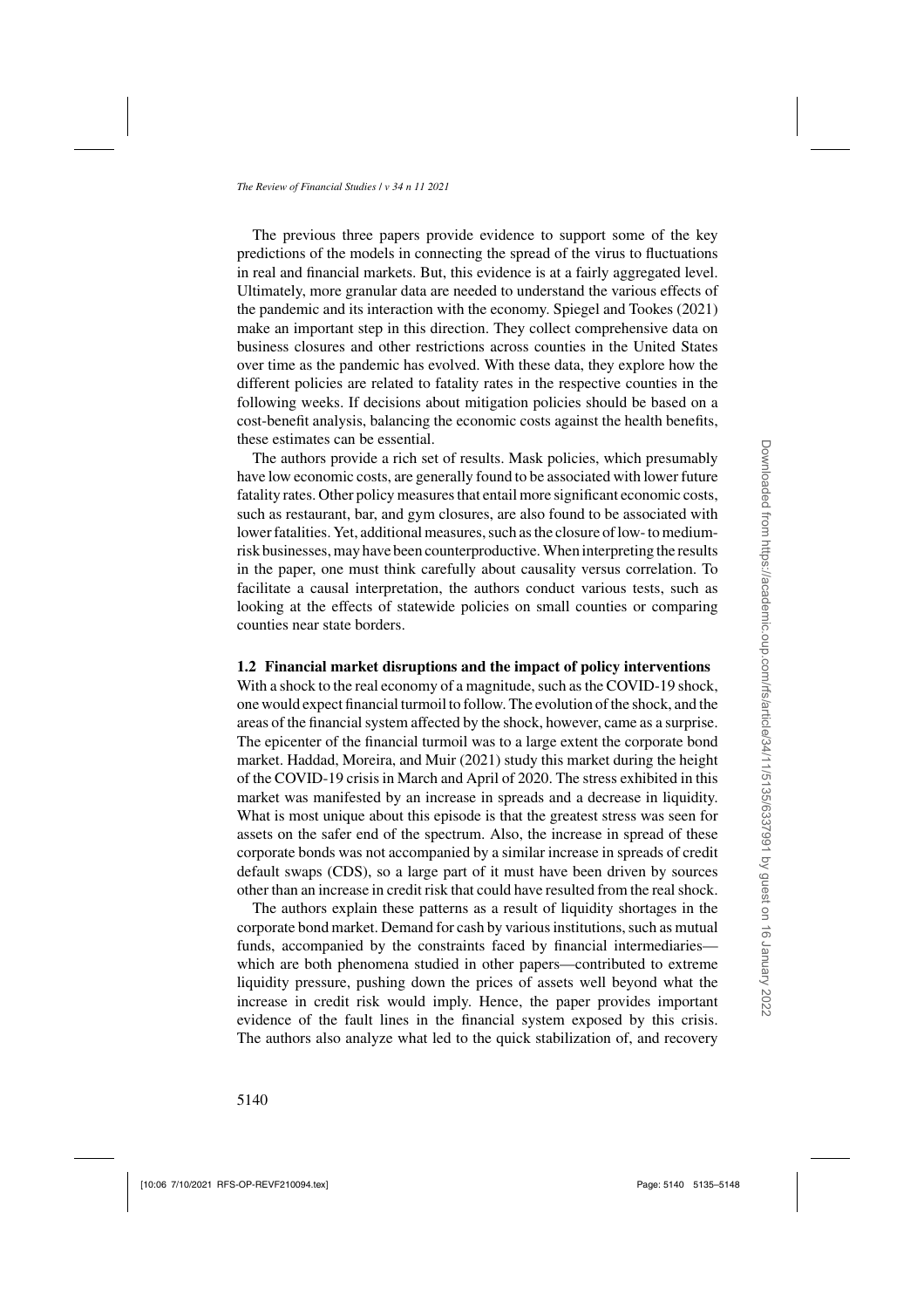in, this market, and attribute it to a large extent to the intervention by the Federal Reserve, and in particular the unprecedented announcement that it would purchase corporate bonds.

Kargar et al. [\(2021\)](#page-13-0) also focus on the corporate bond market at the height of the COVID-19 crisis and its aftermath. To gain a better understanding of the changes in liquidity in this market, they follow pre-COVID-19-crisis literature and distinguish between risky-principal trades, where dealers offer immediacy by purchasing the asset and holding it until finding a buyer, and agency trades, where the seller retains the asset until the dealer finds a buyer. They show that the cost of risky-principal trades increased dramatically in the height of the crisis, leading customers to switch to the less-preferred agency trade. Hence, the way liquidity was compromised is reflected not only in larger costs but also in slower speed.

They then build a model featuring demand for the different types of liquidity by different investors and an intermediary sector that provides the different liquidity services at some costs. Estimating the model based on COVID-19 crisis data, they argue that the patterns seen in the market can be explained as a combination of increased demand for immediacy and an increase in the cost that dealers have to bear to provide liquidity in the risky-principal route. They estimate that the demand for immediacy rose sharply by about 200 bps per dollar of transaction, but that it receded quickly and fully following the announced interventions by the Federal Reserve. On the other hand, the increase in cost of providing liquidity reversed only partially, due to balance sheet constraints that continued to be binding. Since regulations that were put in place after the 2008 crisis increased constraints on dealers, they might have contributed to the fragility in the corporate bond market in 2020, a market that was not at the center of attention during the GFC.

Another episode of stress in financial markets following COVID-19 developments materialized in prime money market funds. [Li et al. 2021](#page-13-0) study this episode. In two weeks in March 2020, institutional prime money market funds lost about 30% of their assets under management. This episode was particularly interesting, because money market funds experienced runs in the crisis of 2008 and were since then at the center of regulatory attention with different reforms introduced to maintain their stability. A natural question is whether these reforms were of any help, and why runs still occurred.

According to the paper, a key reform enacted following the 2008 crisis was actually a primary source for the current episode of fragility. This reform allows money market funds to impose redemption gates and liquidity fees on investors if a measure of liquidity, the weekly liquid assets (WLAs), falls below 30%. While the intention of the reform was to curb runs as they start to intensify, it may actually have the opposite effect, as the impending suspension of liquidity may cause investors to rush to redeem as long as they can. In a sense, the expected intervention may amplify the strategic complementarities behind a run. Indeed, the authors show that funds that approached the threshold in the COVID-19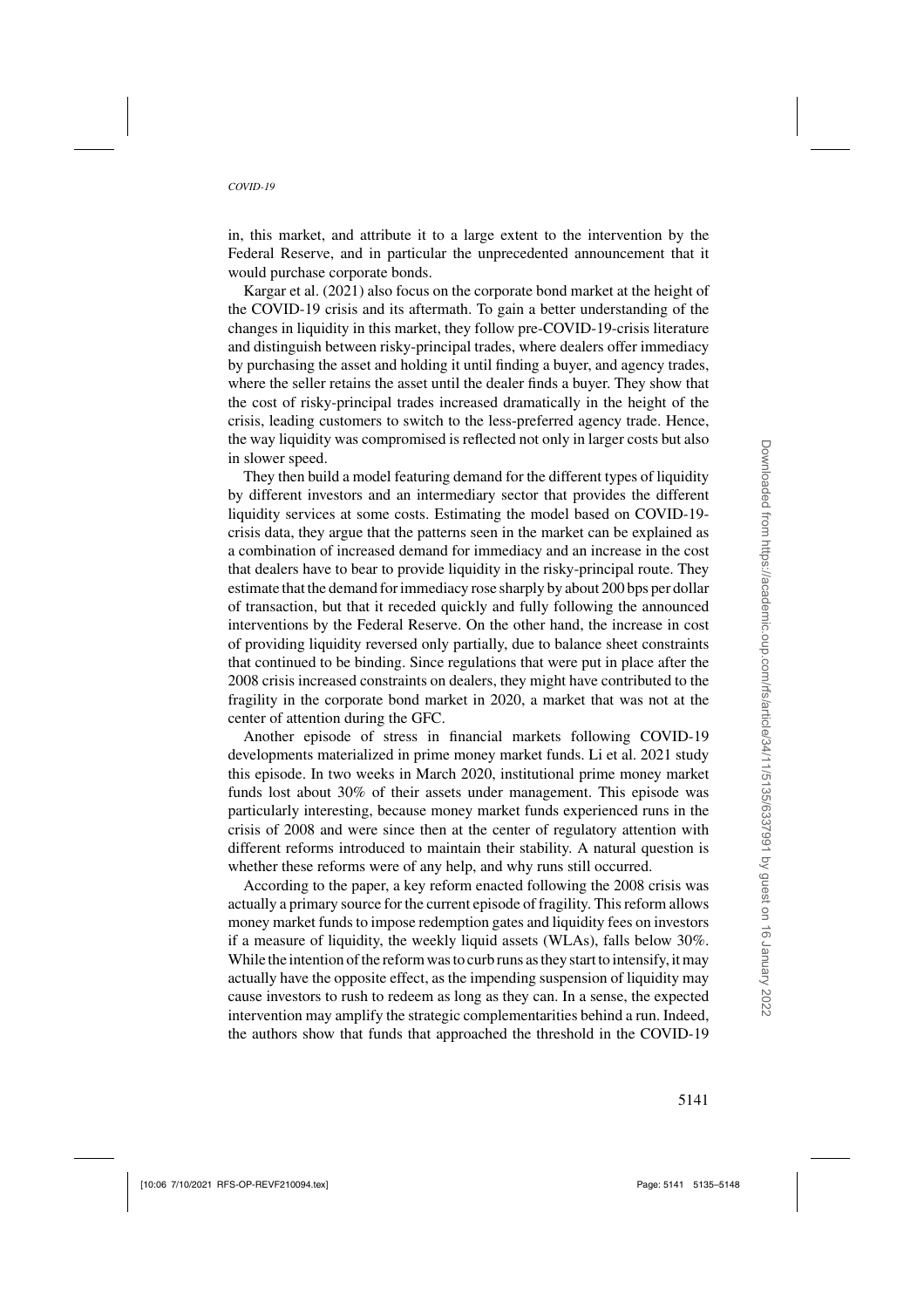crisis saw increased redemptions. Such sensitivity of outflows to funds' WLAs was not seen in normal times, or in times of stress before the reform, such as the 2008 financial crisis. Also, a similar sensitivity is not observed in the COVID-19 crisis with respect to another key measure of liquidity, which is not used by the regulation to determine the eligibility for imposing gates. Finally, like in the case of the corporate bond market, the paper finds that emergency intervention by the Federal Reserve was instrumental for stopping the outflows eventually.

While corporate bond markets and money market funds experienced turmoil following the outbreak of COVID-19, banks exhibited significant resilience. Large inflows of deposits allowed them to provide credit to the real economy. This partly reflects the stronger financial positions banks held leading up to this crisis, following large reforms in the aftermath of the GFC, in which banks' fragilities were exposed. But, what are some of the other factors that contributed to depositors' flows in 2020, and how related were they to the pandemic? Using detailed branch-level deposits and county-level COVID-19 infections data, [Levine et al.](#page-13-0) [\(2021\)](#page-13-0) study these questions.

The evidence they provide points to a channel of precautionary savings. Households in regions with higher infection rates felt more anxious about the developments of the pandemic and put more money in deposits in local branches. As a result of this greater supply of deposits, these banks reduced the rates they pay on deposits. The paper runs a battery of tests to show that this precautionary-savings channel dominated other channels, such as flight to safety or greater demand for deposits by banks, in explaining the patterns of deposit flows across locations and over time during the pandemic. Hence, the paper contributes to a literature on the response of households to this unprecedented crisis.

Turmoil in the financial system is of great concern because of possible spillovers to the real economy. Evidence from the GFC, for example, points clearly to such spillovers, as firms had difficulties raising financing for their investments and operations. An important question in the current episode is whether firms were better prepared to possible financial disruptions. [Fahlenbrach, Rageth, and Stulz](#page-13-0) [\(2021](#page-13-0)) document significant heterogeneity in firms' resilience during the COVID-19-driven stock market collapse of February and March 2020. They hypothesize that firms with greater financial flexibility can more easily fund cash shortfalls and therefore should be less affected by the COVID-19 crisis than less financially flexible firms. Indeed, they find that firms which are more financially flexible—based on their cash holdings, short-term debt, and long-term debt at the end of 2019—performed significantly better during the stock market collapse; the stock price of highly flexible firms dropped by 26% less than the stock price of firms with low flexibility. Importantly, the performance gap continues to persist during the subsequent rebound of the stock market, suggesting that the ability to fund cash shortfalls in times of crisis may have long-lasting value implications.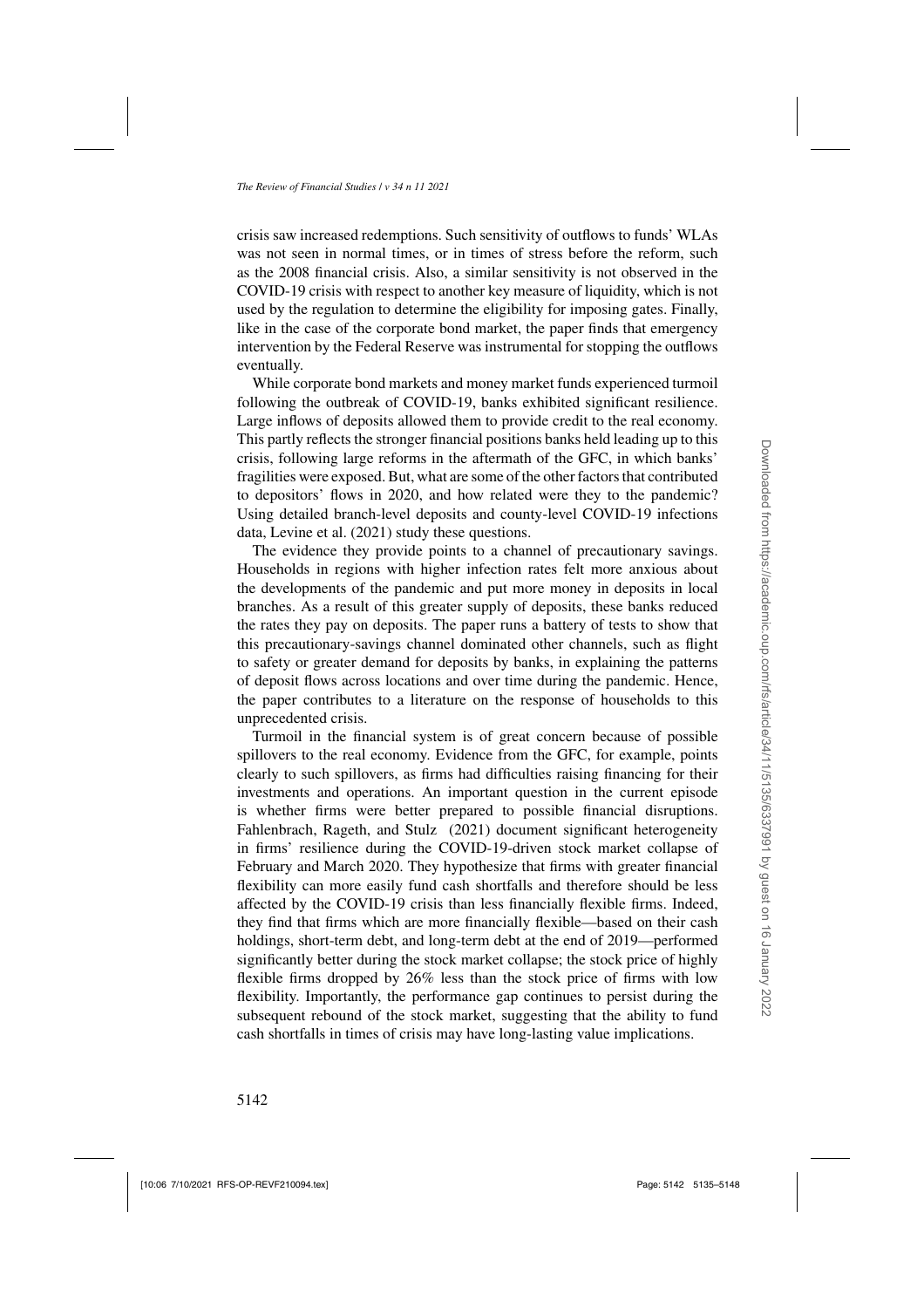Did financial flexibility this time have a similar value as in previous crisis episodes? The answer is both yes and no. While the value of cash holdings and (having less) long-term debt is quantitatively similar to what it was during the GFC, (having less) short-term debt does not seem to play a significant role for stock returns during the GFC, in contrast to the COVID-19 crisis. Furthermore, [Fahlenbrach, Rageth, and Stulz](#page-13-0) [\(2021](#page-13-0)) show that the worst-performing industries during the GFC differ from the worst-performing industries during the COVID-19 crisis, in the sense that the latter industries score much higher on measures of COVID-19 exposure based on the need for social distancing. For these industries, the authors find that the value of cash holdings is especially high during the COVID-19 crisis.

Finally, an important theme emerging from the papers on financial fragility in the COVID-19 crisis is how monetary policy interventions, largely in the form of asset purchases, have helped to stabilize markets. Since this form of intervention is still relatively new and not fully understood, there is scope for more theoretical analysis. [Caballero and Simsek](#page-12-0) [\(2021](#page-12-0)) develop a macroeconomic model to analyze the effectiveness of large-scale asset purchases (LSAPs). The model features risk-tolerant ("banks") and risk-intolerant ("households") investors. In equilibrium, banks are levered and highly exposed to aggregate shocks, such as the negative supply shock due to COVID-19. In response to such a shock, the effective risk tolerance of the market falls, and the required Sharpe ratio rises. If the shock is small and temporary, a small increase in the Sharpe ratio suffices for financial markets to clear. If the shock is large, however, even if it is temporary, the required increase in the Sharpe ratio is large, and the decline in asset prices and aggregate demand may exceed the decline in supply. The central bank can act by cutting interest rates, but this no longer works if the interest rate is constrained. In this case, if banks' initial leverage is sufficiently high, multiple equilibria exist, and the feedback between asset prices and risk [tolerance](#page-12-0) [can](#page-12-0) [be](#page-12-0) [so](#page-12-0) [strong](#page-12-0) that banks fail.

Caballero and Simsek [\(2021](#page-12-0)) show that, in this case, it is beneficial to move some of the risk to the balance sheet of the government. This reduces the required Sharpe ratio, improves asset prices and aggregate demand, and mitigates the recession. The mechanism explored in the model is more powerful when demand is less elastic, which is consistent with a growing literature on asset demand estimation.

#### **2. Directions for Future Research**

The COVID-19 crisis has opened up new directions for future research. Some of them have barely been explored before, while for others, the recent events provide new evidence and insights that will likely affect how they evolve. In this section, we discuss several potential directions of research that we think are ripe for exploration.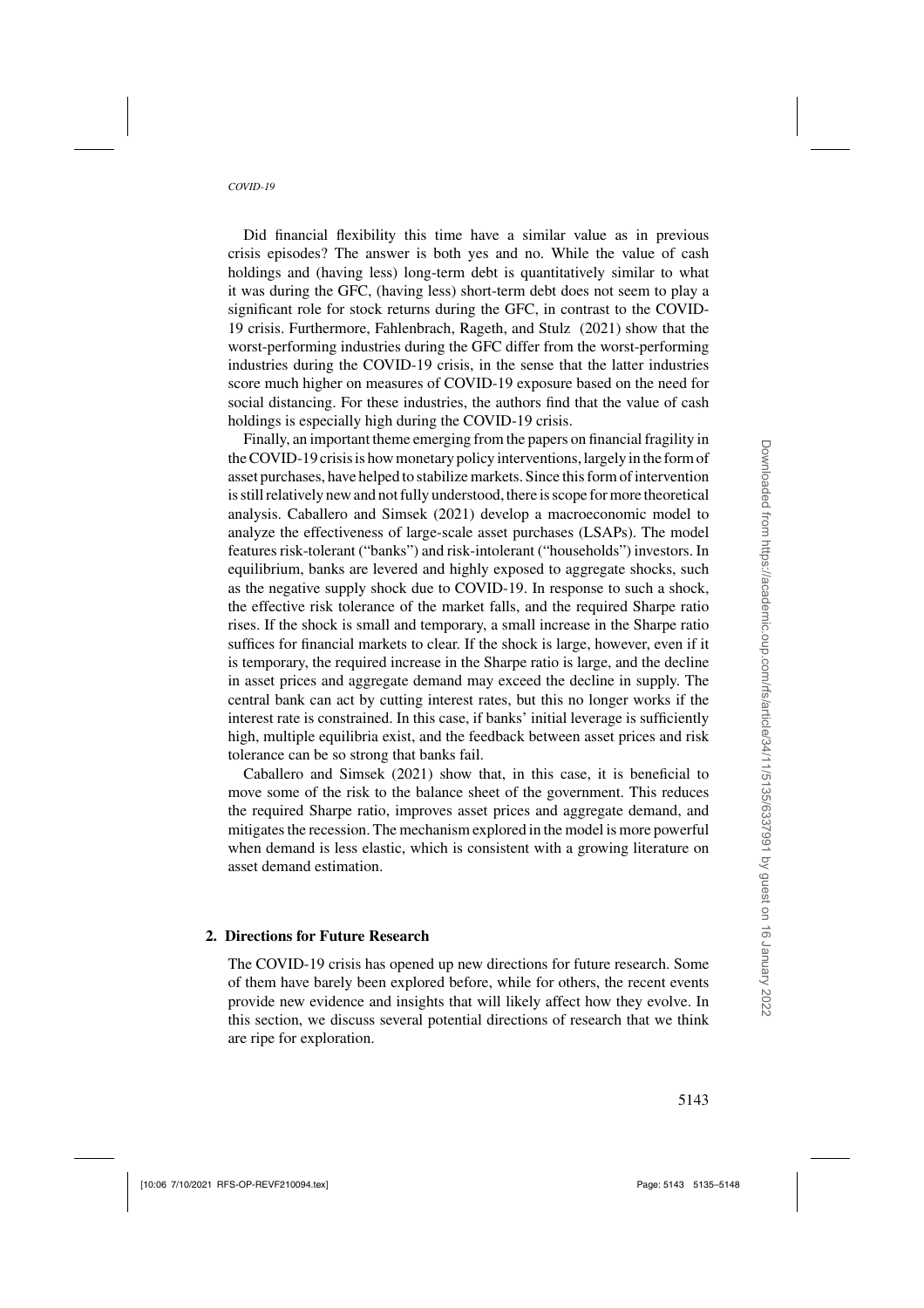#### **2.1 Economics in the shadow of pandemics**

Prior to COVID-19, the 1918 influenza pandemic was the most severe pandemic. As people tend to be affected by more recent events, it is thus not surprising that many have not thought of pandemics as a very imminent risk. Some scientists and policy makers have warned against such risk before the current pandemic, but it would be fair to say that it has not been internalized on many levels. As such, pandemics also hardly played a role in modern studies of economics.

The events surrounding the COVID-19 crisis have uncovered big gaps in knowledge. Pandemics have direct and severe implications for many areas of economics, most prominently, the very pertinent trade-offs between health and the economy that might be part of various decisions made by policy makers in developing mitigation policy. Papers in this issue provide the first steps in understanding such questions, incorporating epidemiological models into macroeconomics and asset pricing, and using detailed data on policies and their consequences.

Regardless of the future path of the current pandemic, we think that these issues will not be easily forgotten and that research on these topics will continue to evolve to incorporate more knowledge from epidemiology into economics and finance. After all, future pandemics might be around the corner, and this knowledge will be important to prepare for them and guide future policies. More detailed data about the current pandemic is also constantly being revealed and analyzed—for example, about people's activities and movements at various stages of the pandemic—and this will foster a deeper understanding of the connections between the pandemic, policies, and economic activity.

#### **2.2 Technology and social distancing**

The pandemic exposed a dimension of risk that was not salient before. This is the risk of communicable diseases spreading as a result of social gatherings and interactions. Firms whose business model heavily depends on gatherings and interactions found themselves in a dire situation. Such firms will face this risk in the future even after the pandemic ends. Other firms found out that they can develop alternative solutions, at least for a period of time. Technology clearly played an important role. If technology was not in place, the path of the pandemic would have been completely different.

Putting the pandemic aside, the use of such technologies opened new questions for the future, as to whether their use will persist and change the way things were done before. Borne out of necessity, the widespread adoption of Zoom and related video-communication technologies is likely to affect how business will be conducted going forward. While many business interactions have been shown to be much less effective in virtual format, for example, conferences, others, such as small-group business meetings, may be conducted remotely more often. Similarly, remote working will likely be more frequent than before, even though offices will continue to play a role.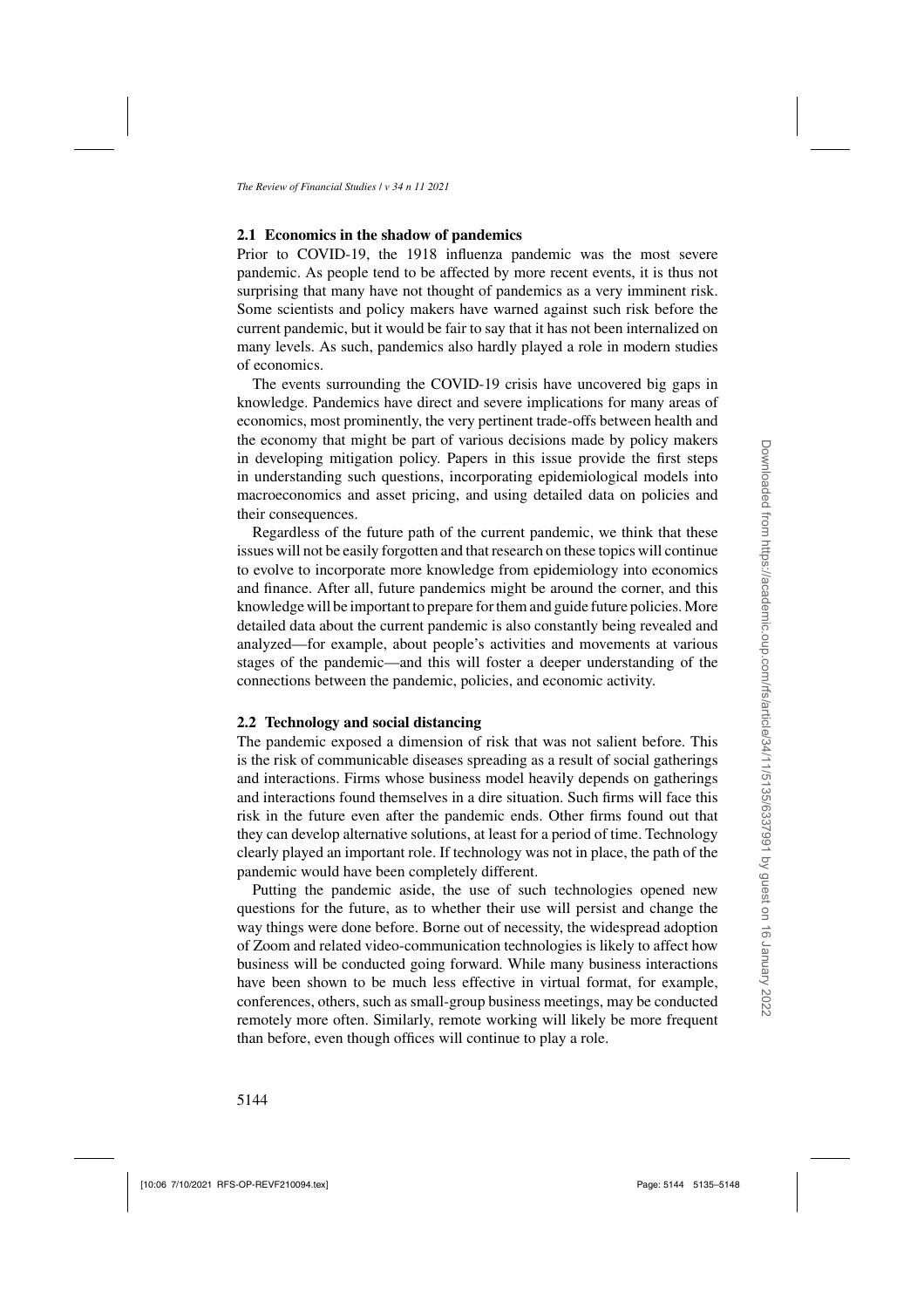Whatever the degree of the change will be, if physical proximity is becoming less important, there will likely be implications for the relationships between firms and workers, banks and small-business borrowers, venture capitalists and portfolio companies, plants and headquarters, to name just a few examples. Will we see an increase in physical distance between transacting parties, reminiscent of the "information revolution" in small-business lending in the 1980s and 1990s? Will this expand the availability of credit to marginal firms or individuals? What are the implications for customer-supplier networks, the boundaries of the firm, or corporate governance? Will these developments lead to measurable improvements in productivity? More research and evidence on this issue is needed.

## **2.3 Functioning of financial markets**

Signs of instability cropped up in repo markets in Fall 2019, whereas the events during Spring 2020 highlighted the fragility of Treasury and corporate bond markets more broadly. Given the importance of Treasury securities as safe assets in global financial markets and the relevance of corporate bond markets for the funding of firms, improving the resilience of these markets is essential.

In doing so, it is important to understand the incentives and regulations of various intermediaries, including broker-dealers, money market funds, and open-end mutual funds. How does each one contribute to financial fragility and systemic risk? It is also interesting to rethink the broader architecture of the financial sector and its connection to the Federal Reserve, and which intermediaries, for instance, can access certain facilities.

The connection to the regulations of the post-GFC era, and the test of such regulations in the COVID-19 crisis, is particularly interesting. Regulations have strengthened banks, and indeed banks have been resilient in the current crisis. However, these regulations made the corporate bond and Treasury markets more fragile by shifting activity to open-end funds and by constraining the ability of dealers to intermediate. The crisis thus provides evidence that calls for a reevaluation of the prior regulation and for an approach that considers the system as a whole rather than specific types of institutions. Another interesting case is that of money market funds, for which previously enacted regulations might have backfired and created unintended fragility. Understanding such unintended consequences and balancing them against the original plans is an important task for future research.

#### **2.4 Implications for fiscal and monetary policy**

As short-term interest rates hit zero during the GFC, central banks all over the world actively intervened in financial markets to stimulate economic activity and inflation. Interventions have happened once again during the COVID-19 crisis, this time also to improve liquidity conditions. The COVID-19 interventions have further increased the footprint of central banks in asset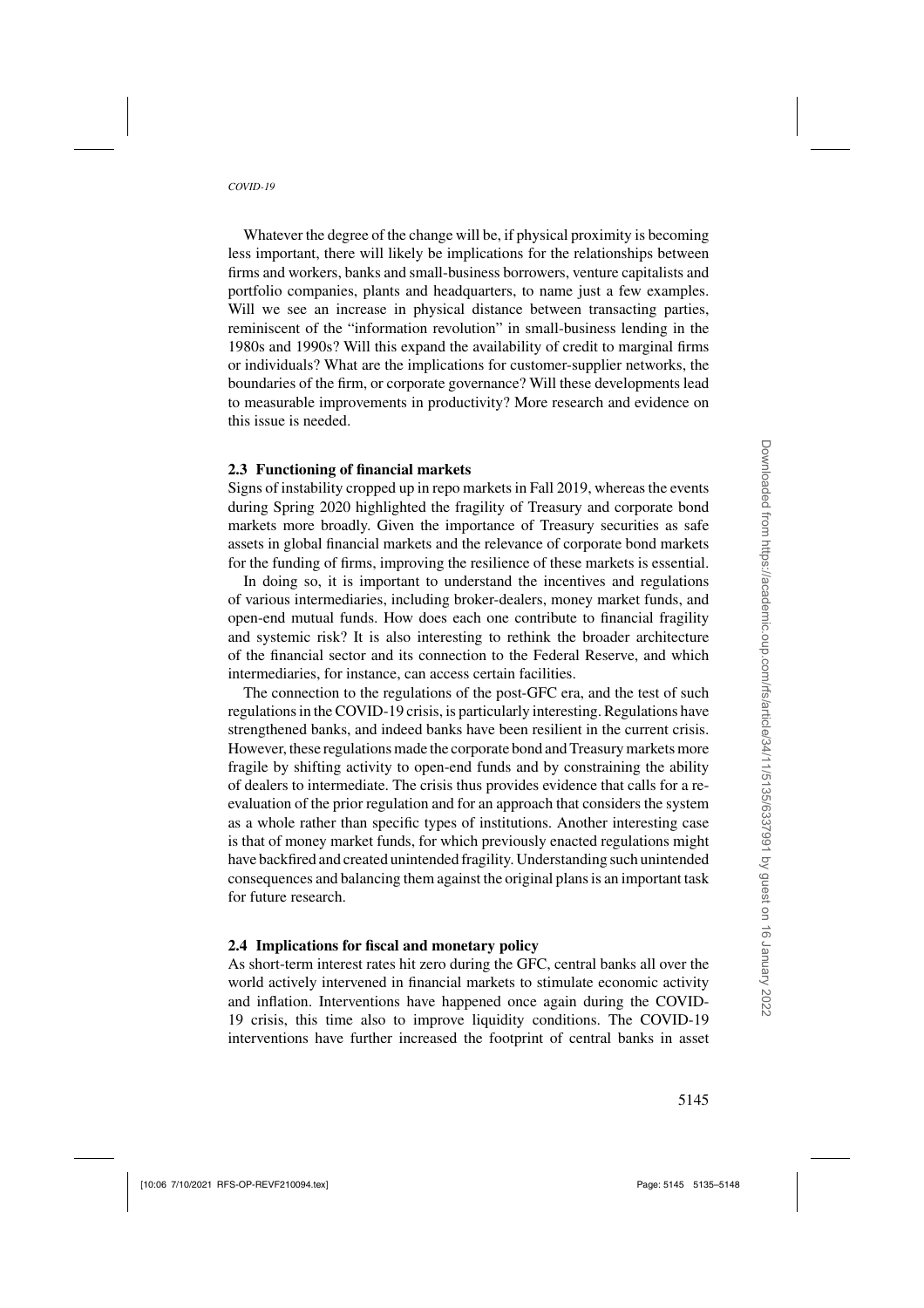markets. At this point, it seems difficult to think about asset prices without accounting for the role central banks play.

This raises a series of important questions. First, as central banks move beyond purchasing government bonds and related securities to corporate bonds and, in some cases, even equities, a key question is how this affects investors' expectations going forward, and how the central banks' actions may distort the pricing of risk. Second, as the ultimate goal is to affect economic activity and inflation, it is unclear whether it is optimal to purchase Treasuries, mortgagebacked securities, or corporate bonds. The ultimate effect will depend on the price impact in the various markets and how changes in associated asset prices affect economic decisions and inflation. Some research on the effect of asset purchases was based on the GFC experience, but the current experience provides new avenues to explore. Third, most of the empirical and theoretical work on large-scale asset purchases focuses on a single country. During the pandemic, most central banks acted in concert, which raises new questions about the impact on global financial markets.

In addition to monetary policy, governments all over the world also took decisive actions to support households and firms in light of the pandemic. Understanding the short- and long-run effectiveness of such fiscal policy interventions, across states and countries, is an important question for future research.

The flipside of such large-scale interventions is a sharp increase in debt-to-GDP levels all over the world. An active literature explores the fiscal capacity of governments and how it depends on the level of interest rates relative to growth rates, wealth inequality, and asset risk premiums. It also raises questions about the coordination between fiscal and monetary policy, as well as central banks' independence.

#### **2.5 The rise of zombie firms**

During the onset of the COVID-19 crisis, there was widespread agreement that governments should do whatever it takes to support the economy and limit long-term damage, while fighting the virus. However, as the health situation is improving in first-world countries due to rising vaccination rates, the question arises about how much support is still warranted.

One natural concern is that firms that otherwise would have defaulted, absent the pandemic, are now able to survive. The subsequent low-rate environment and low credit spreads, perhaps in part because of large-scale asset purchases, contribute to such concerns. The potential rise of zombie firms also has implications for the stability of institutions that heavily invest in corporate bonds, such as insurance companies and open-end mutual funds.

In future research, it will be important to develop tools to identify zombie firms, analyze their effect on the macroeconomy and financial cycles, and consider policies to reduce the resulting inefficiency. Some experience in understanding zombie firms comes from past episodes, such as Japan in the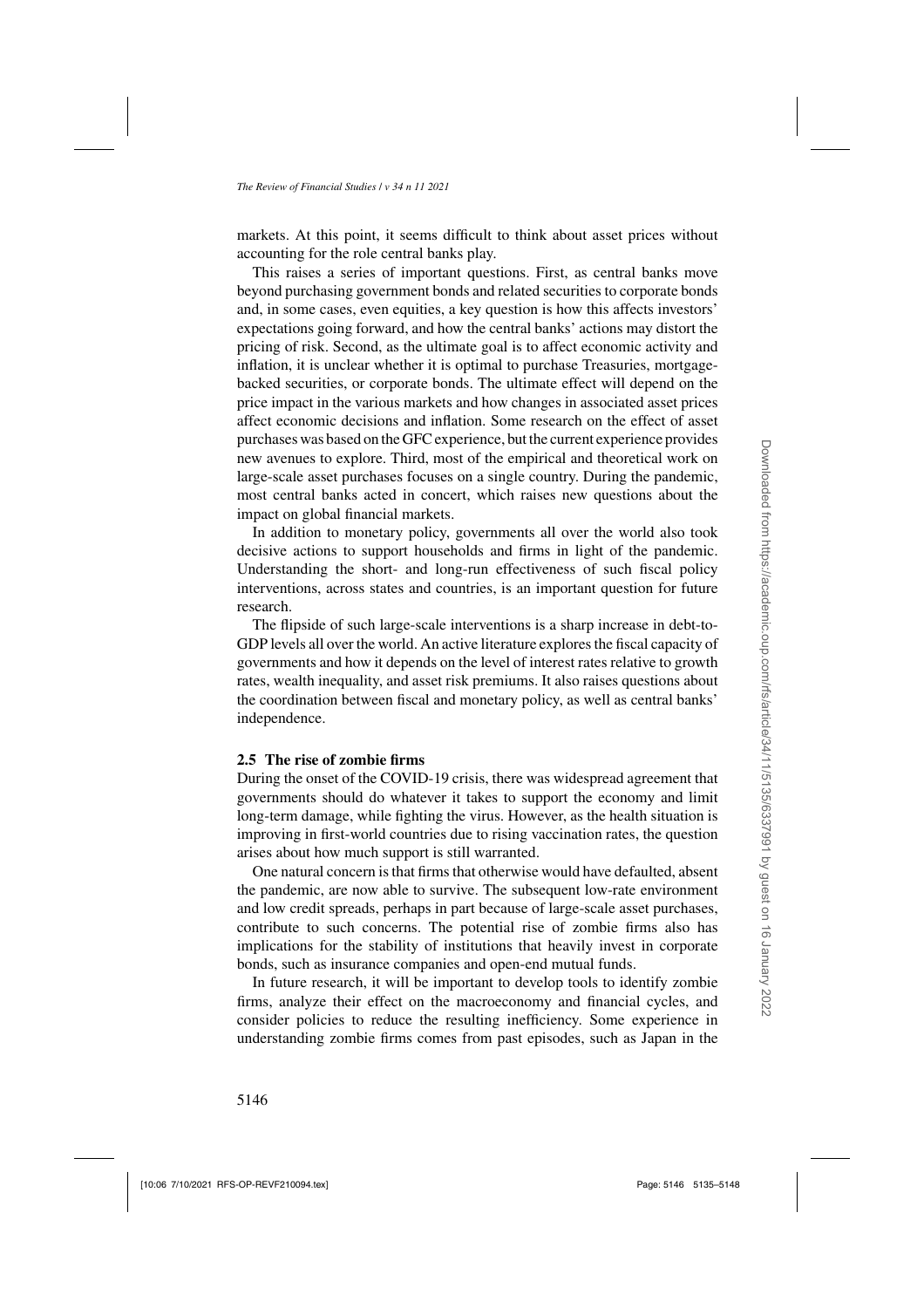<span id="page-12-0"></span>1990s, but a lot still remains unknown. The challenges are dynamic and constantly changing. For example, if fundamental shifts occur because of a greater reliance on remote interactions, this will affect which firms have long-term viability and which are likely to become zombies.

# **2.6 Household and small-business finance**

Households and small businesses were especially affected by the COVID-19 crisis. Evaluating their responses is challenging, however, as the CARES Act of March 2020 was passed shortly after the pandemic began to spread throughout the United States. At the aggregate level, observed outcomes are thus jointly determined by the pandemic and the ensuing policy intervention. However, all of the stimulus packages included in the CARES Act were targeted, creating scope for identification strategies akin to those employed in empirical studies of policies implemented in the wake of the Great Recession to aid households and small businesses.

The first-order questions are evident: Did the \$300 billion in cash payments to individuals and the \$260 billion in unemployment benefits stimulate consumption? Did the \$350 billion paycheck protection program an additional \$320 billion was added later—protect jobs and small businesses? But important second-order questions also arise: What goods and services were most affected (i.e., did the composition of consumption change)? What regions or industries benefited the most, and why? Finally, besides studying responses to government policy, researches can exploit a wide range of both geographical and temporal variation in the spreading of the pandemic to study the consumption and employment responses of households and businesses, respectively. The COVID-19 crisis provides a rich laboratory for research that is on par with previous crises, such as the Great Recession.

# **2.7 Managing and insuring rare and emerging risks**

A long list of rare disasters, which typically includes pandemics, has been discussed for years, yet governments, firms, and households seem unprepared. Supply chains turn out to be fragile, including those critical for the development and production of medical devices and drugs. In addition, governments followed very different strategies to fight the virus, yet the lessons learned and best practices have not been widely shared. This raises important questions about the resilience of the global economy to rare disasters, such as, climate change and cyber risk. Also, a large literature is concerned with the determinants of economic growth and how government policies may affect long-run growth. Governments' slow learning about policies that spur growth may have important long-run consequences.

#### **References**

Caballero, R. J., and A. Simsek. 2021. A model of endogenous risk intolerance and LSAPs: Asset prices and aggregate demand in a "COVID-19" shock. *Review of Financial Studies* 34:5522–80.